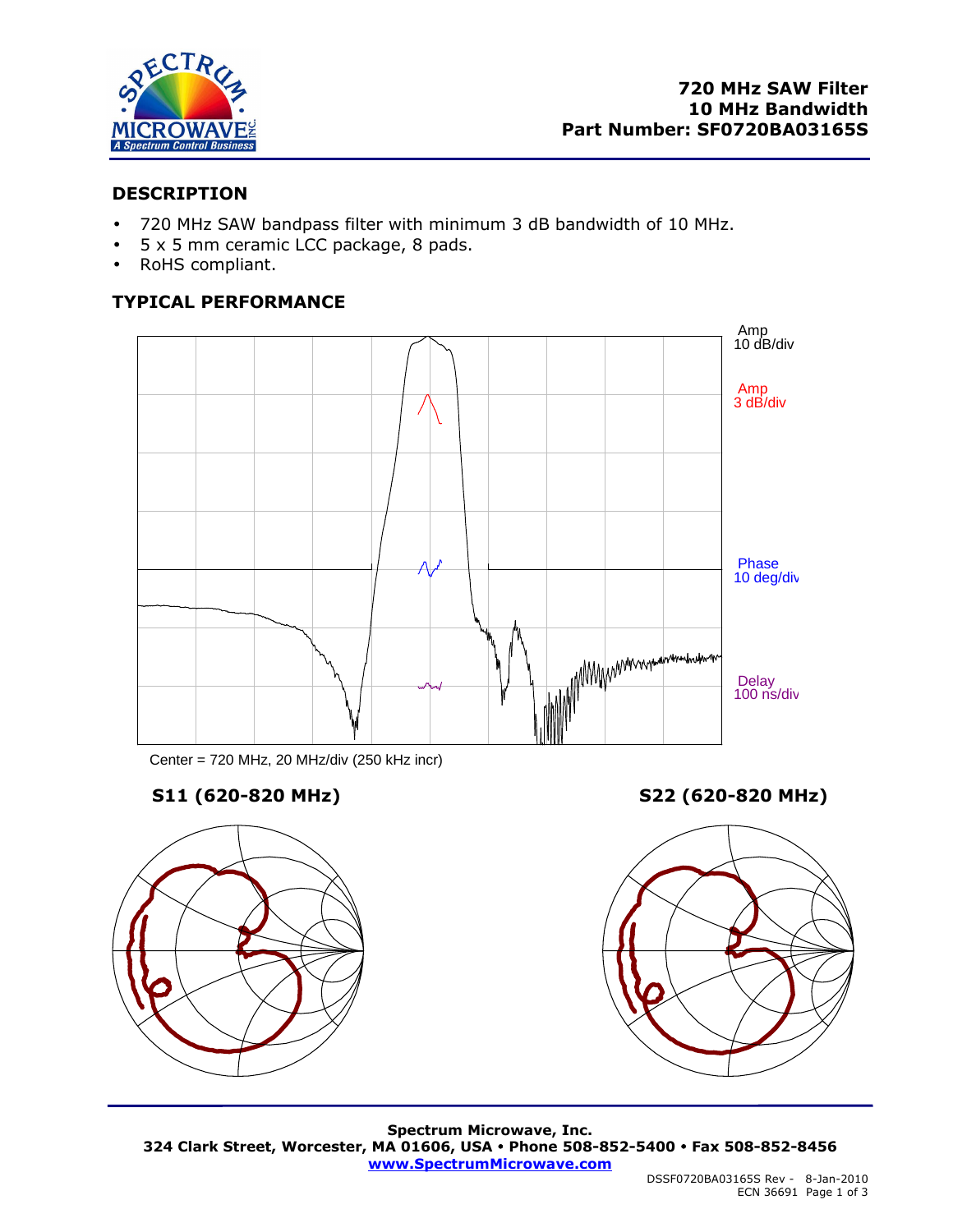

## **720 MHz SAW Filter 10 MHz Bandwidth Part Number: SF0720BA03165S**

#### **SPECIFICATION**

| <b>Parameter</b>                     | <b>Min</b> | <b>Typ</b> | <b>Max</b> | <b>Units</b>   |
|--------------------------------------|------------|------------|------------|----------------|
| Center Frequency, $F_c$ <sup>1</sup> |            | 720        |            | <b>MHz</b>     |
| Minimum Insertion Loss               |            | 2.9        | 4          | dB             |
| Absolute Delay                       |            | 0.06       | 0.1        | <b>us</b>      |
| 1 dB Bandwidth <sup>2</sup>          |            | 6.3        |            | <b>MHz</b>     |
| 3 dB Bandwidth <sup>2</sup>          | 10         | 14.7       |            | <b>MHz</b>     |
| Lower 3 dB Frequency <sup>2</sup>    |            | 712.7      | 715        | <b>MHz</b>     |
| Upper 3 dB Frequency <sup>2</sup>    | 725        | 727.4      |            | <b>MHz</b>     |
| 20 dB Bandwidth <sup>2</sup>         |            | 22.1       | 24         | <b>MHz</b>     |
| Amplitude Ripple (Fc± 4 MHz)         |            | 1.5        | 3          | dB p-p         |
| Phase Deviation (Fc± 4 MHz)          |            | 3          | 10         | deg p-p        |
| Group Delay Ripple (Fc± 4 MHz)       |            | 15         | 30         | ns p-p         |
| Rejection (500-700 MHz) <sup>2</sup> | 40         | 45         |            | dB             |
| Rejection (740-950 MHz) <sup>2</sup> | 40         | 48         |            | dB             |
| Input Return Loss (Fc± 4 MHz)        | 10         | 14         |            | dB             |
| Output Return Loss (Fc± 4 MHz)       | 10         | 14         |            | dB             |
| Temperature Coefficient of frequency |            | $-35$      |            | ppm/°C         |
| Source/Load Impedance                |            | 50         |            | ohms           |
| <b>Ambient Temperature</b>           |            | 25         |            | $\overline{c}$ |

Notes: 1. Defined as the average of the lower and upper 3 dB frequencies at room ambient. 2. All dB levels are defined relative to the insertion loss.

## **MAXIMUM RATINGS**

| <b>Parameter</b>                   |     | wax   | units  |
|------------------------------------|-----|-------|--------|
| Storage Temperature Range          | -40 | 85    | $\sim$ |
| <b>Operating Temperature Range</b> | -40 | 85    | $\sim$ |
| Input Power Level                  |     | $+13$ | dBm    |

## **MATCHING CIRCUIT**



Ls1 =  $8.2$  nH, Ls2 =  $8.2$  nH

Notes:

- Recommend  $\pm 2\%$  matching tolerances. Typical inductor Q=40.
- Values shown are for reference only and may change depending on board layout.